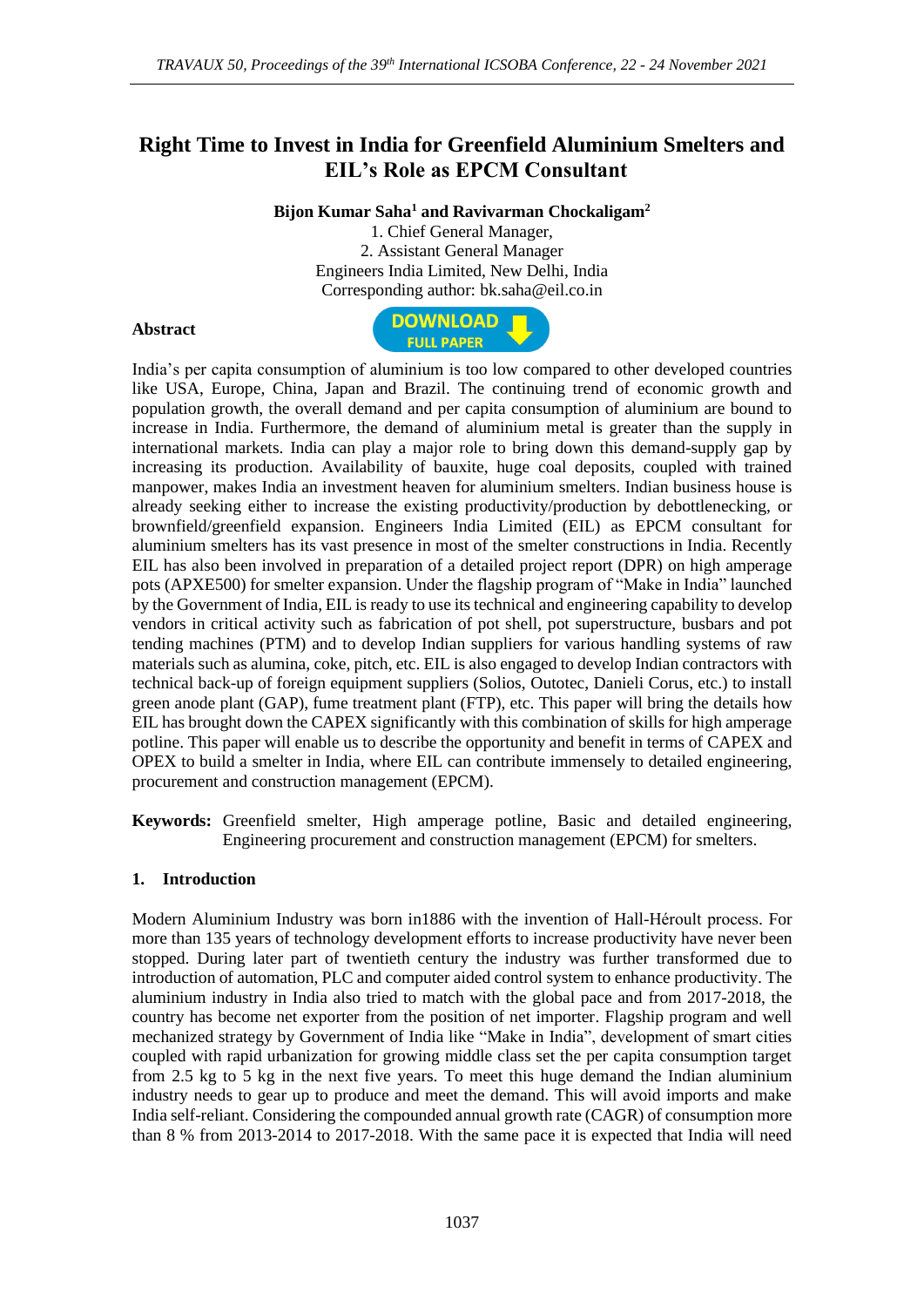around 3.5 to 4.0 million tonnes of new supply of primary metal in the market. This makes more interesting the right time to invest in India for green field project.

## **2. Aluminium and Its Market**

Aluminium metal is of significant importance in the present world economy. Aluminium finds wide range of applications as both a durable and consumable product. In comparison to other basic metals such as steel and copper, aluminium is relatively new metal with better opportunities for growth and expansion. Aluminium is light weight, durable and corrosion resistant metal that can be extruded, rolled, formed and painted for use in a wide range of applications. In almost all its uses, it is alloyed with other metals to increase its strength and mechanical properties. There are over hundred alloys in everyday use and the development of other alloys is a part of the continuing process to find new uses and to enhance the metal's demand.

### **3. Global Aluminium Market**

The world Aluminium production maintains the steady trend of growth which is average 4.5 to 5.0 % for last 10 years annually and 2 to 3 % for the coming years. China continues to dominate world market with higher production and higher rate of consumption. China will produce almost 55 to 58 % of world's total metal production.



**Figure 1. World aluminium trend 2010 to 2025**